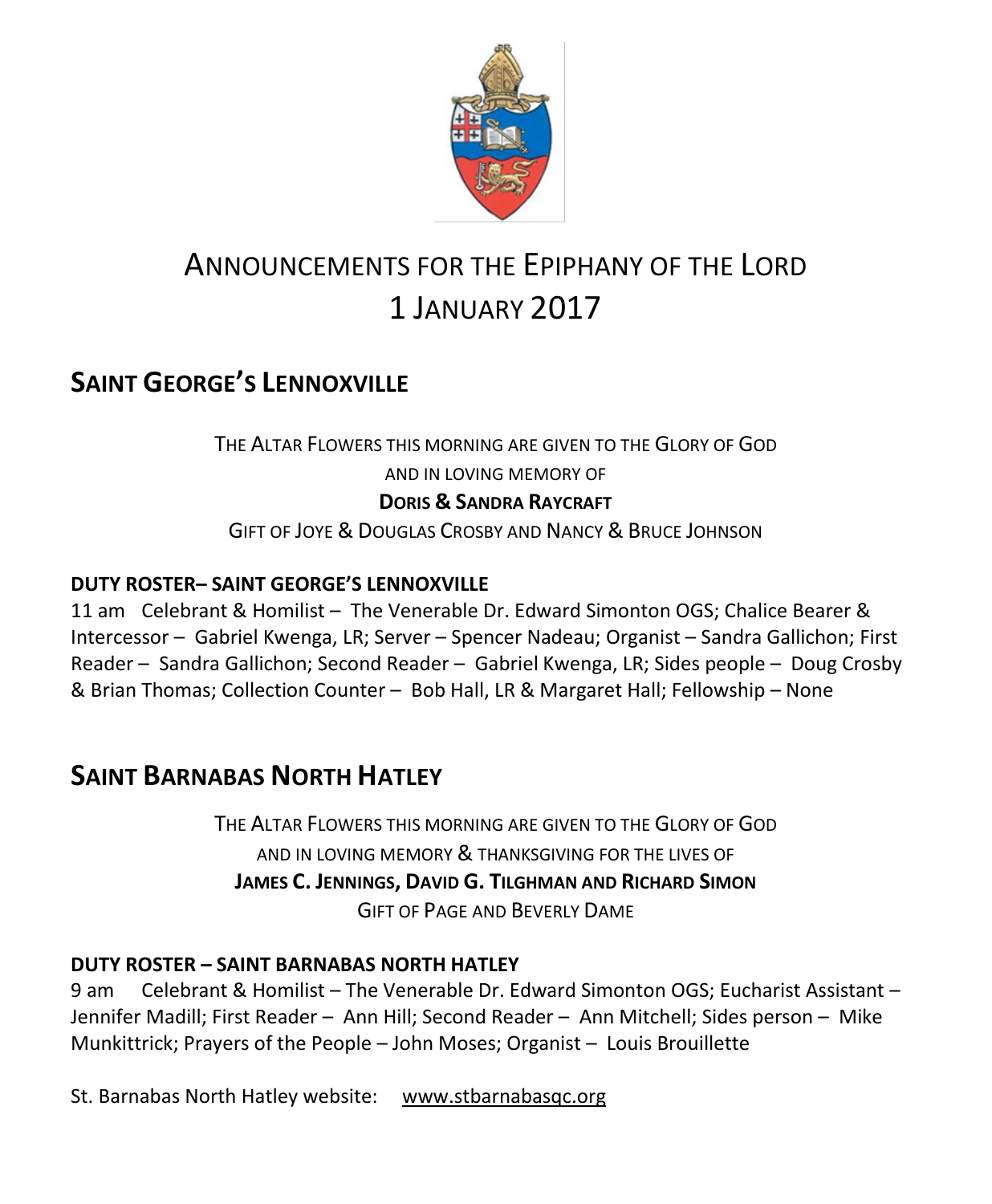# ON THIS WEEK

### **EVENSONG & INDUCTION SERVICE – LENNOXVILLE**

On Sunday, January 8, 2017 at 4 pm, St. George's Lennoxville will hold a special Evensong and Induction Service. Rev'd Giuseppe Gagliano will be inducted as the new priest in the St. Francis Regional Ministry. Everyone is invited to come and welcome Rev'd Gagliano. Refreshments will be served after the service.

### **ST LUKE'S – MAGOG**

As of 2017, Sunday services at St Luke's – Magog will be held at 11:00 am and not at 10:00 am. There will be services only on the 2nd and 4th Sundays each month. Both of these services will be services of Holy Communion.

### **MEN'S BREAKFAST – NORTH HATLEY**

St Barnabas' Church, North Hatley

There will be a weekly men's breakfast at 7:00 am on Thursday's. Cost is \$8 per person. For more information contact The Venerable Richard Salt at 873-888-7936.

### **POSTAGE STAMPS – LENNOXVILLE**

If you would like to accumulate used POSTAGE STAMPS and bring them to St. George's Church, Lennoxville, the Parish Guild has a new source for disposal of them with an opportunity to raise a few more \$\$\$\$. Your support would be greatly appreciated.

#### **SUNDAY SCHOOL – LENNOXVILLE**

Sunday school will start back on January 15<sup>th</sup>

# SERVICES NEXT WEEK

| <b>NEXT SUNDAY</b> | 9 AM              | <b>HOLY EUCHARIST</b>           | <b>NORTH HATLEY</b>         |
|--------------------|-------------------|---------------------------------|-----------------------------|
|                    | 9 AM              | <b>MORNING PRAYER</b>           | <b>AYER'S CLIFF</b>         |
|                    | 9:30 AM           | <b>HOLY EUCHARIST</b>           | RICHMOND                    |
|                    | 9:30 AM           | <b>SERVICE OF THE WORD</b>      | <b>BURY</b>                 |
|                    | <b>11 AM</b>      | <b>HOLY EUCHARIST</b>           | <b>DANVILLE</b>             |
|                    | <b>11 AM</b>      | <b>HOLY EUCHARIST</b>           | LENNOXVILLE                 |
|                    | <b>11 AM</b>      | <b>HOLY EUCHARIST</b>           | <b>MAGOG</b>                |
|                    | <b>11 AM</b>      | <b>SERVICE OF THE WORD</b>      | <b>COOKSHIRE</b>            |
|                    | <b>11 AM</b>      | <b>MORNING PRAYER</b>           | <b>COATICOOK</b>            |
|                    | $2:30 \text{ PM}$ | EVENSONG                        | <b>WALES HOME- RICHMOND</b> |
|                    | 4 PM              | <b>EVENSONG &amp; INDUCTION</b> | LENNOXVILLE                 |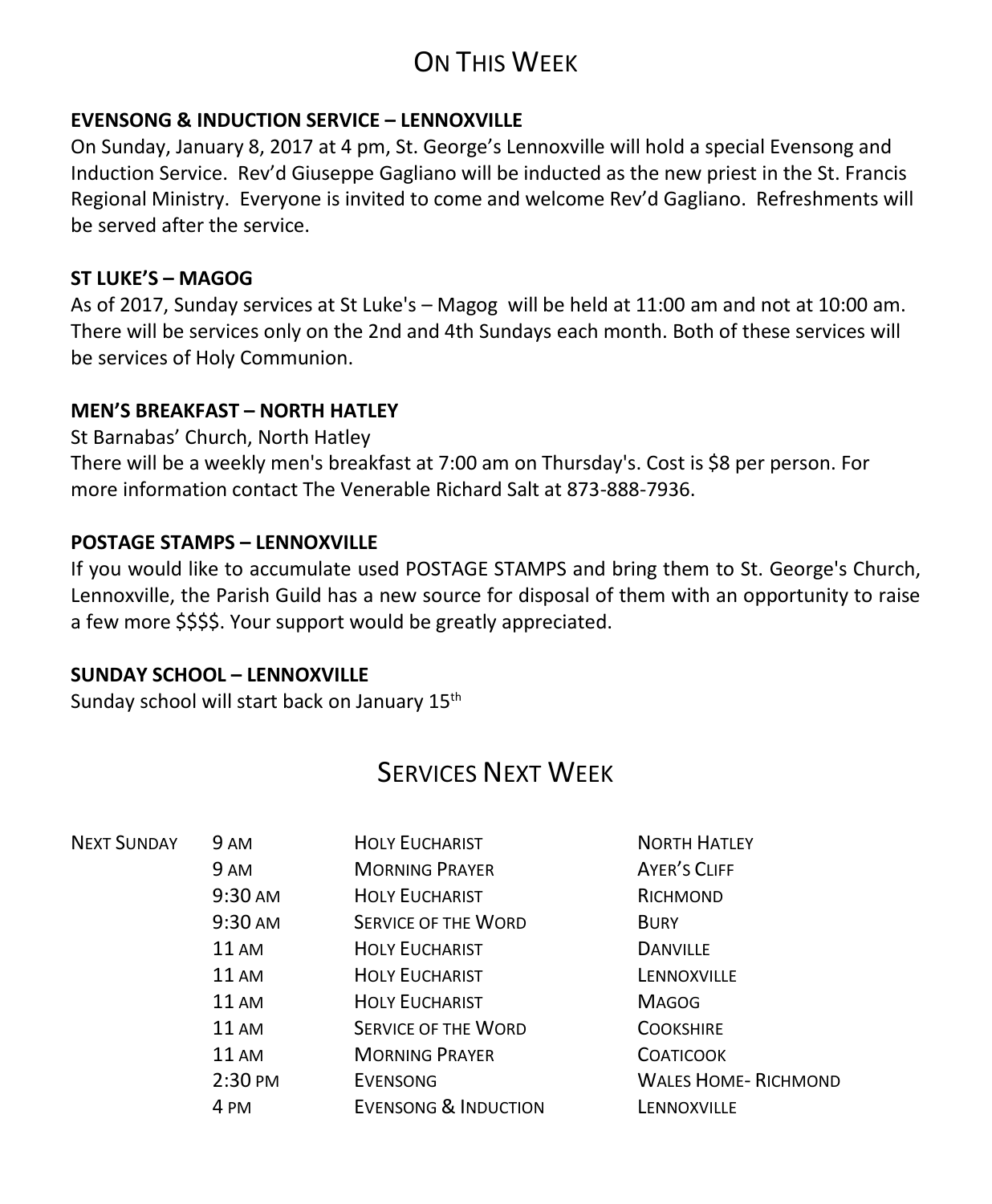# UPCOMING EVENTS

#### **DEANERY LAY READERS WORKSHOP – LENNOXVILLE**

There will be a Deanery Lay Readers workshop at St. George's Lennoxville on Saturday, January 21, 2017 from 10 am to noon.

#### **DEANERY SERVICE JANUARY 29**

St. Ephrem Syriac Orthodox Church in Sherbrooke (150 13e Avenue Sud, Sherbrooke) has invited the St. Francis Deanery to a service on January 29, 2017 at 10:30 am. All other services in the Deanery will be cancelled on January 29. Details will be announced closer to the date.

#### **EVENING ACW – LENNOXVILLE**

Will meet on Wednesday, January 18 at 7 pm in the Choir Room.

#### **STUDENT HOSPITALITY SUPPER – LENNOXVILLE**

St. George's will host the Student Hospitality Supper on Friday, January 20, from 5:30 – 7 pm. This is a free meal for all university and college students.

PLEASE SEND ANY ANNOUNCEMENTS FOR NEXT SUNDAY'S BULLETIN TO THE SECRETARY BY WEDNESDAY NOON AT: SANDRA.GALLICHON@UBISHOPS.CA OR CALL 819 566 1847.